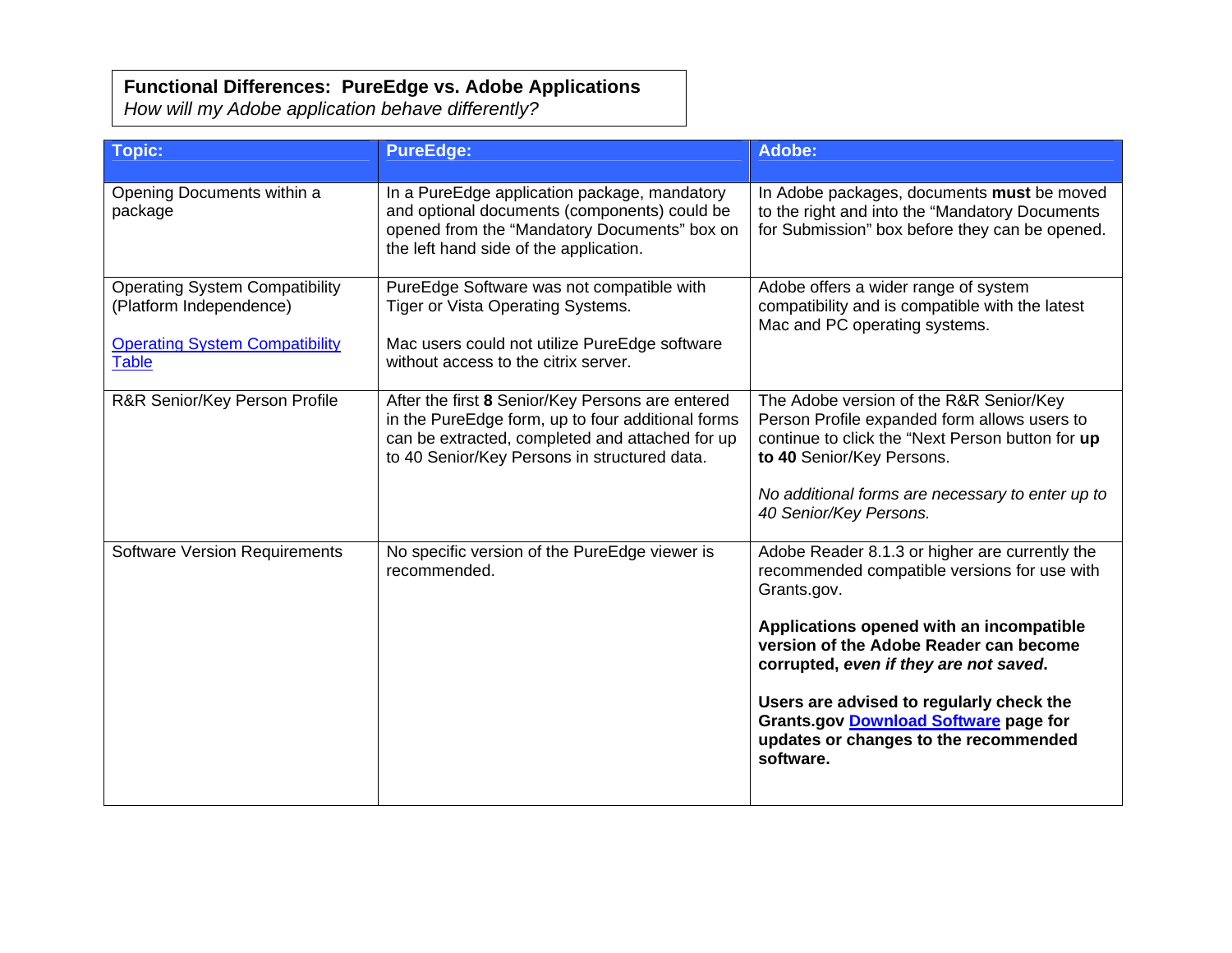| Saving and Submitting the<br>Application | If a previously saved PureEdge application was<br>opened, it did not need to be saved again before<br>submitting unless the application's content was<br>changed. | Adobe reader forces users to save their<br>applications before submitting – regardless of<br>whether or not any changes were made since<br>the last save.                                                                                                                                                      |
|------------------------------------------|-------------------------------------------------------------------------------------------------------------------------------------------------------------------|----------------------------------------------------------------------------------------------------------------------------------------------------------------------------------------------------------------------------------------------------------------------------------------------------------------|
| "Previous" and "Next" Buttons            | In PureEdge, the "Previous" and "Next" buttons<br>are always present at the top of the form.                                                                      | In Adobe PDF based application packages, the<br>"Previous" and "Next" buttons are part of the<br>form, so they "move up the page" as you<br>progress to the bottom.<br>The Adobe Reader also allows scrolling from<br>one form to the next, without requiring you to use<br>the "Previous" and "Next" buttons. |
| Document Extensions                      | In PureEdge, all documents were created and<br>saved as .xdf files.                                                                                               | In Adobe, all documents will be created and<br>saved as .pdf files                                                                                                                                                                                                                                             |